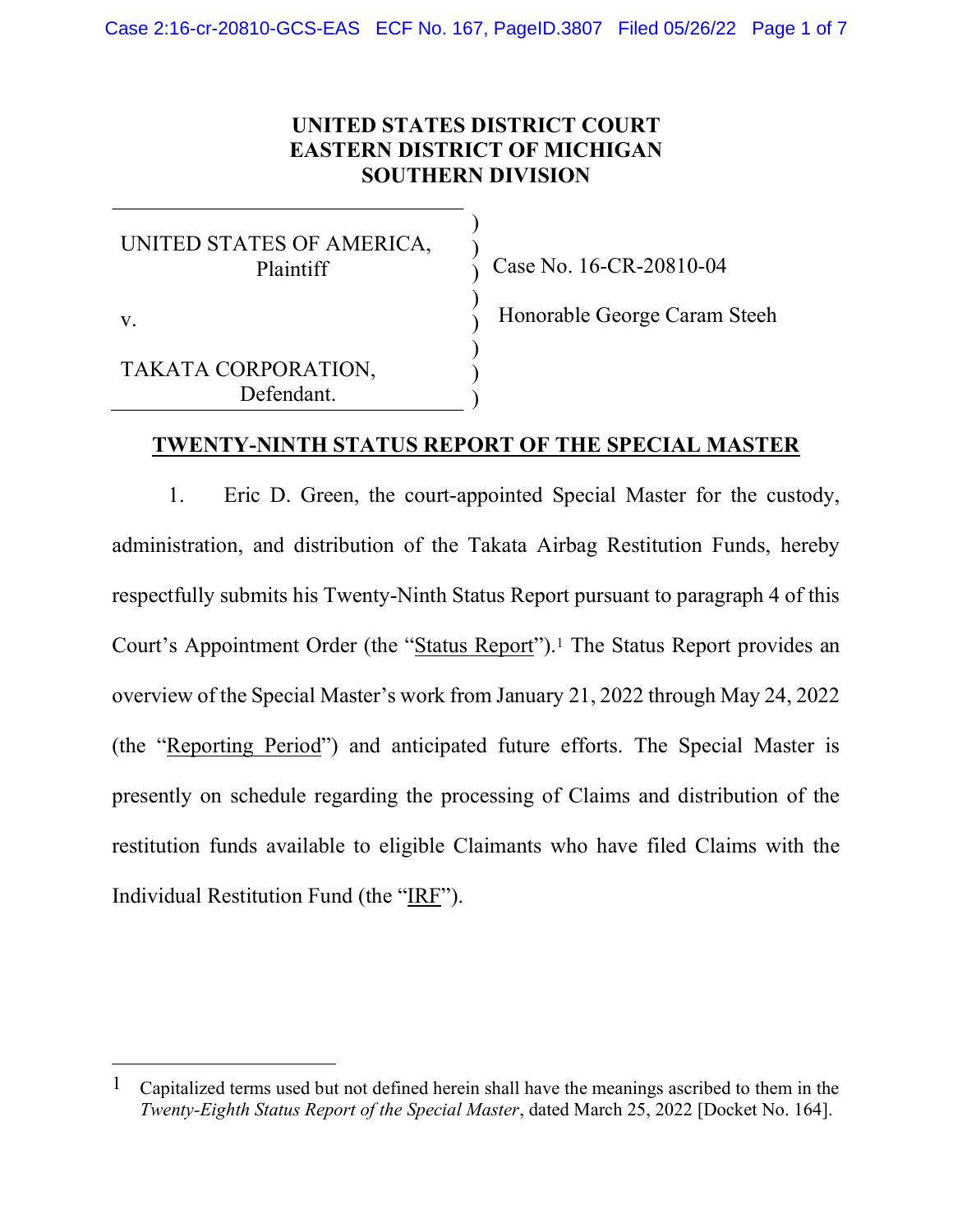#### I. ACTIVITIES IN THE REPORTING PERIOD.

# A. OUTREACH TO POTENTIAL CLAIMANTS UPDATE.

1. In the Twenty-Fourth Status Report of the Special Master, dated July 27, 2021 [Docket No. 151], the Special Master informed the Court that pursuant to the Revised IRF Methodology [Docket No. 77-1], Claimants who were involved in an incident prior to April 11, 2018 were required to file their claims with the IRF by April 11, 2021 and claims filed thereafter would be deemed untimely and barred unless the claimant could show good cause to consider the untimely claim. See Docket No. 77-1 at p. 25. The April 11, 2021 bar date also applies to claims submitted to the TATCTF. Therefore, any claims arising out of incidents before April 11, 2018 would be presumptively time-barred unless they were filed with the IRF (and TATCTF) before April 11, 2021.

2. Leading up to the April 11, 2021 deadline, the Special Master conducted extensive outreach to potential claimants who may have held claims that could be time barred. For example, in addition to publishing notices of the deadline and conducting his advertising campaign as a matter of course, the Special Master contacted key members of the plaintiffs' bar to notify them of the deadline. In addition, the Special Master's team contacted all lawyers and individuals who had mailed notices of claim to the Special Master but had not yet completed a claim submission. As a result of the Special Master's outreach efforts, a relatively high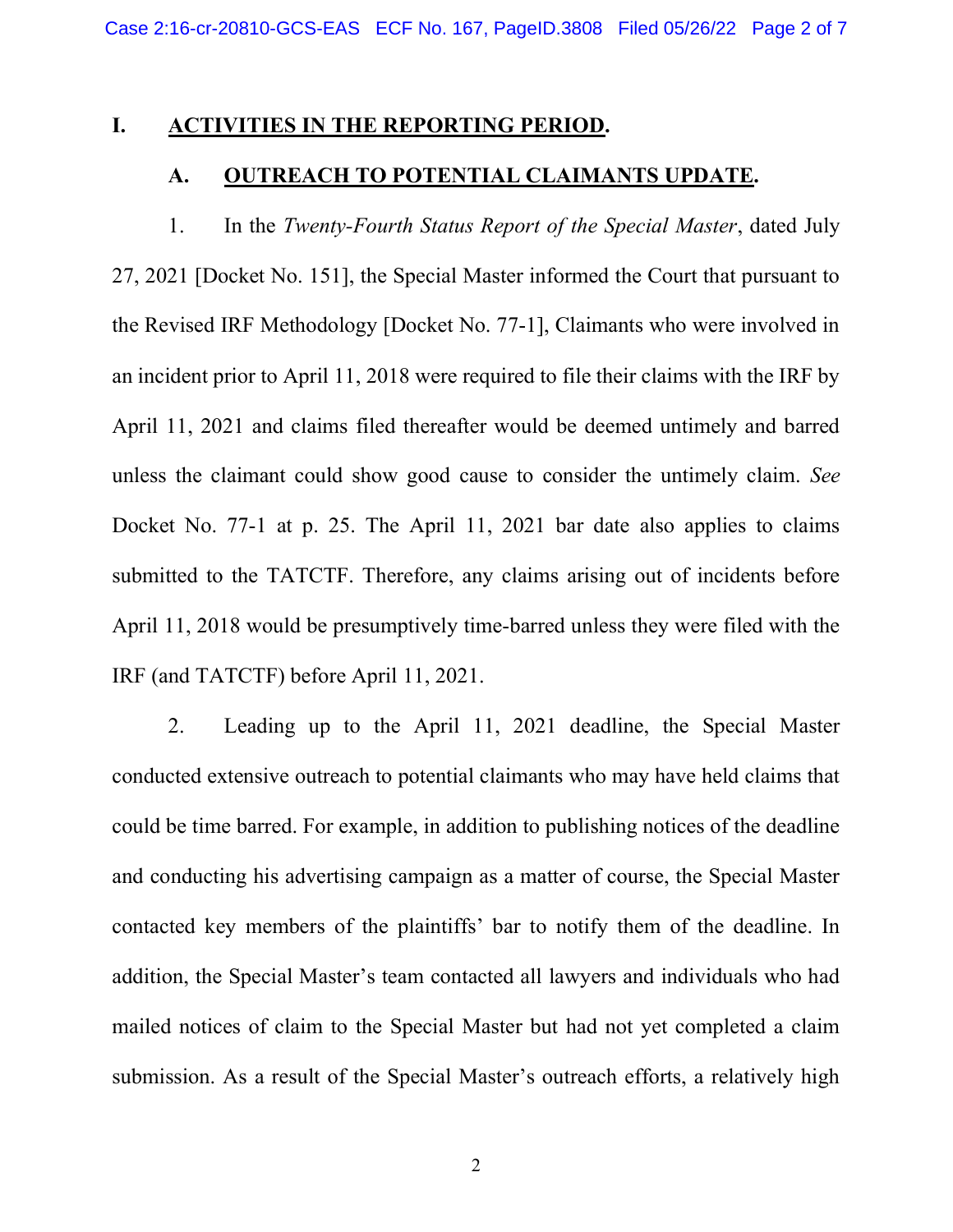number of claims were filed in late-March and the first half of April 2021. The Special Master has completed his initial review of all of these claims. The Special Master and his team continue to work with claimants to cure outstanding deficiencies to complete evaluations on these claims.

## B. APPROVAL OF FOURTEENTH IRF DISTRIBUTION REQUEST.

3. On March 25, 2022, the Special Master filed the Special Master's Request for Approval of Fourteenth Distribution of Individual Restitution Fund (the "Fourteenth IRF Distribution Request") [Docket No. 163], seeking Court-approval for: (i) a fourteenth distribution from the IRF to compensate six (6) eligible Claims, and (ii) the denial of ten (10) ineligible Claims.

4. Consistent with the procedures set forth in the Minutes of July 25, 2019 Conference with Special Master (the "July 2019 Minutes Order") [Docket No. 110], the Special Master notified the affected Claimants: (i) of their point award and the monetary value of the award (if any); (ii) of the filing of the Fourteenth IRF Distribution Request; and (iii) that such Claimants may object to the Fourteenth IRF Distribution Request by submitting a written response to the Special Master on or before April 19, 2022 (the "Objection Deadline").

5. As the Court is aware, there are two conditions that must be met for Claimants with compensable Claims to receive payment from the IRF. First, all Claimants must execute and submit to the Special Master the Court-approved release

3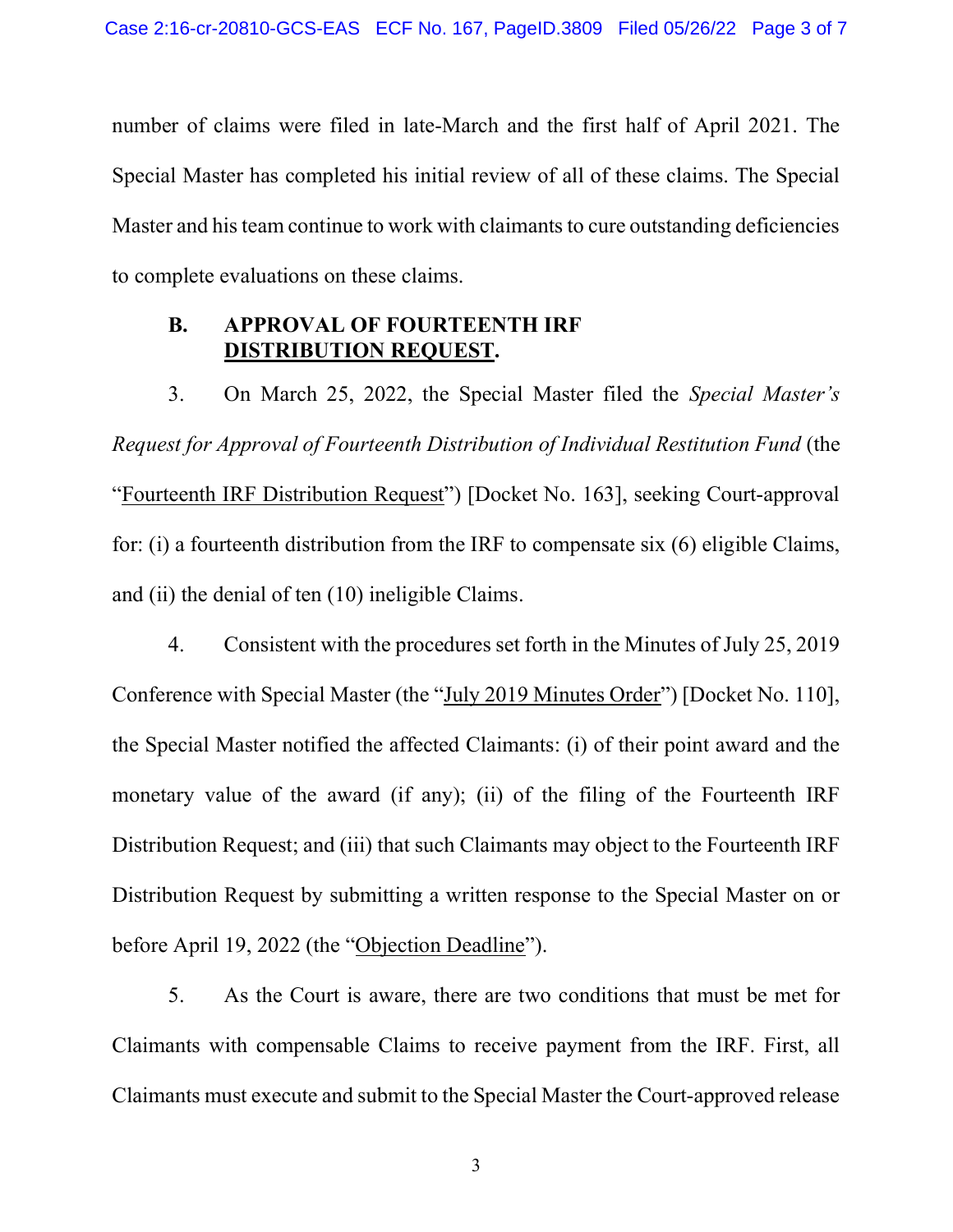agreement (a "Release"). Additionally, if any Claimant was represented by counsel, such counsel must execute and submit to the Special Master a fee rider (a "Fee Rider") acknowledging and agreeing to abide by the restriction on attorney's fees set forth in the IRF Methodology Order. [Docket No. 78, Page ID 2219].

6. On May 9, 2022, the Court entered an order granting the Special Master's Request. See Order Granting Special Master's Request For Approval Of Fourteenth Distribution Of Individual Restitution Fund [Docket No. 165]. Accordingly, the Special Master will begin processing and making these payments, subject to the Modified Points Schedule and 2021 Point Value, on a rolling basis following receipt of the necessary documentation.

### II. GOING FORWARD EFFORTS.

#### A. CLAIM EVALUATION AND PROCESSING EFFORTS.

7. The Special Master continues to monitor closely the pandemic's effect on claim filing activity and rupture incidents, both of which have materially decreased during the pandemic. Though it remains too early to make any definitive conclusions regarding the pandemic's effect on claim filing activity, the Special Master has observed a slight increase in claim filings as COVID-19 restrictions are lifted throughout the country. The Special Master will continue to monitor closely claim filing trends and inform the Court accordingly.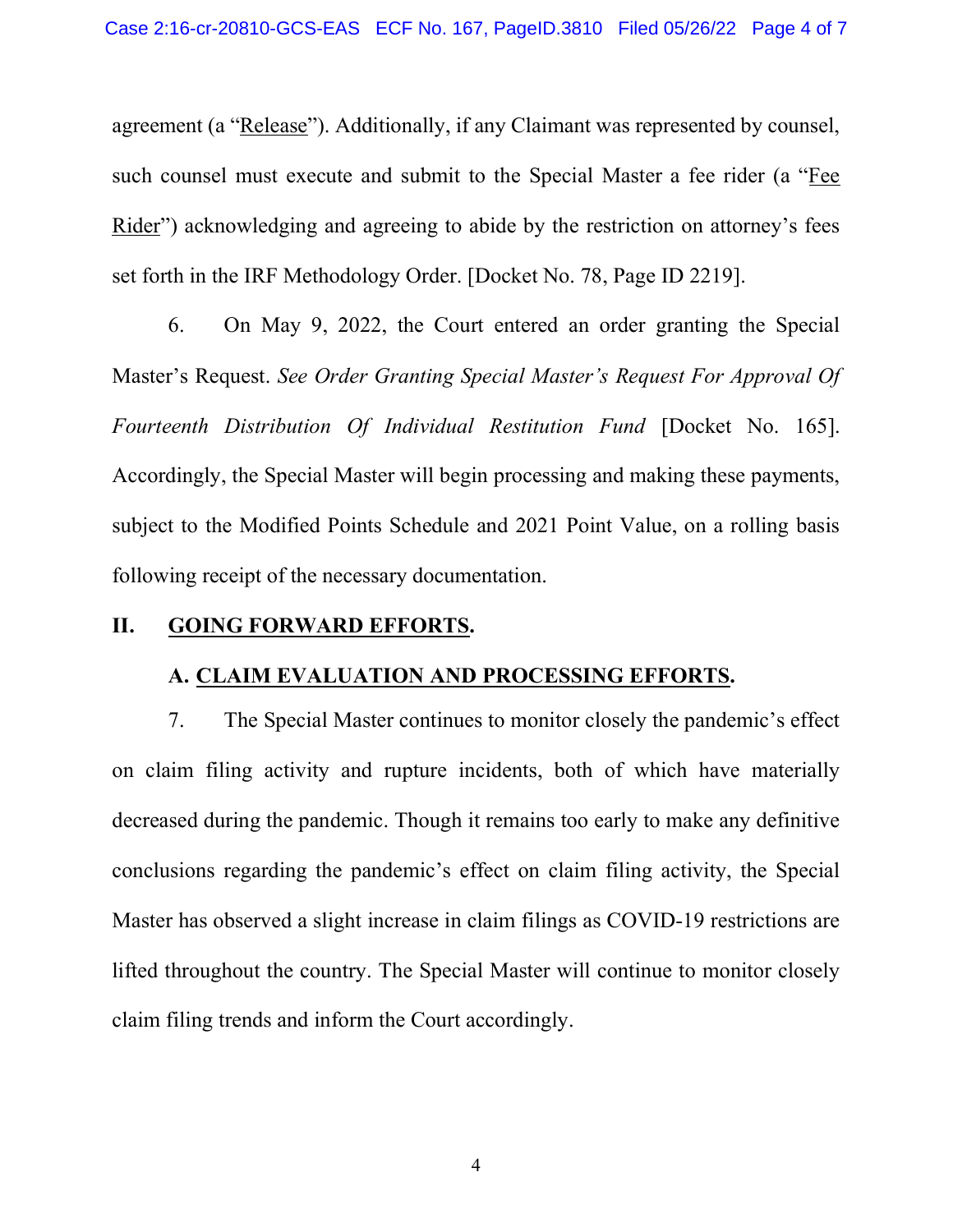8. As stated above, the Special Master and his team will continue to receive claims for compensation from the IRF and TATCTF (in his capacity as Trustee of that Trust), and will continue the process of reviewing, evaluating, and distributing funds on account of claims. The Special Master and his team will also continue to evaluate the claims data and recall completion rate data in connection with any future point-value evaluations. The Special Master and his claims evaluation team remain committed to completing its initial evaluation of Claims within thirty (30) days of the Special Master's receipt thereof.

## B. DISTRIBUTION OF REMAINING RESTITUTION FUNDS.

9. The Restitution Order sets forth the following timeline for the Special

Master to distribute the IRF:

Upon the later of (a) five years after entry of the plea in this case (the time currently estimated by the defendant for the recall of its defective products to be completed), or (b) the date upon which such recall is complete, any funds remaining of the \$125,000,000 in restitution monies provided for in this paragraph shall be paid to the United States. However, upon reaching either date, the Special Master may request a reasonable extension in light of unresolved or anticipated claims, as circumstances warrant.

Restitution Order [Docket No. 24], at ¶ 4. Upon the later of these two events occurring, the Special Master is required to return undistributed funds to the United States. Five years "after entry of the plea in this case" is February 27, 2022, as the Plea Agreement is dated February 27, 2017. See Rule 11 Plea Agreement [Docket No. 23].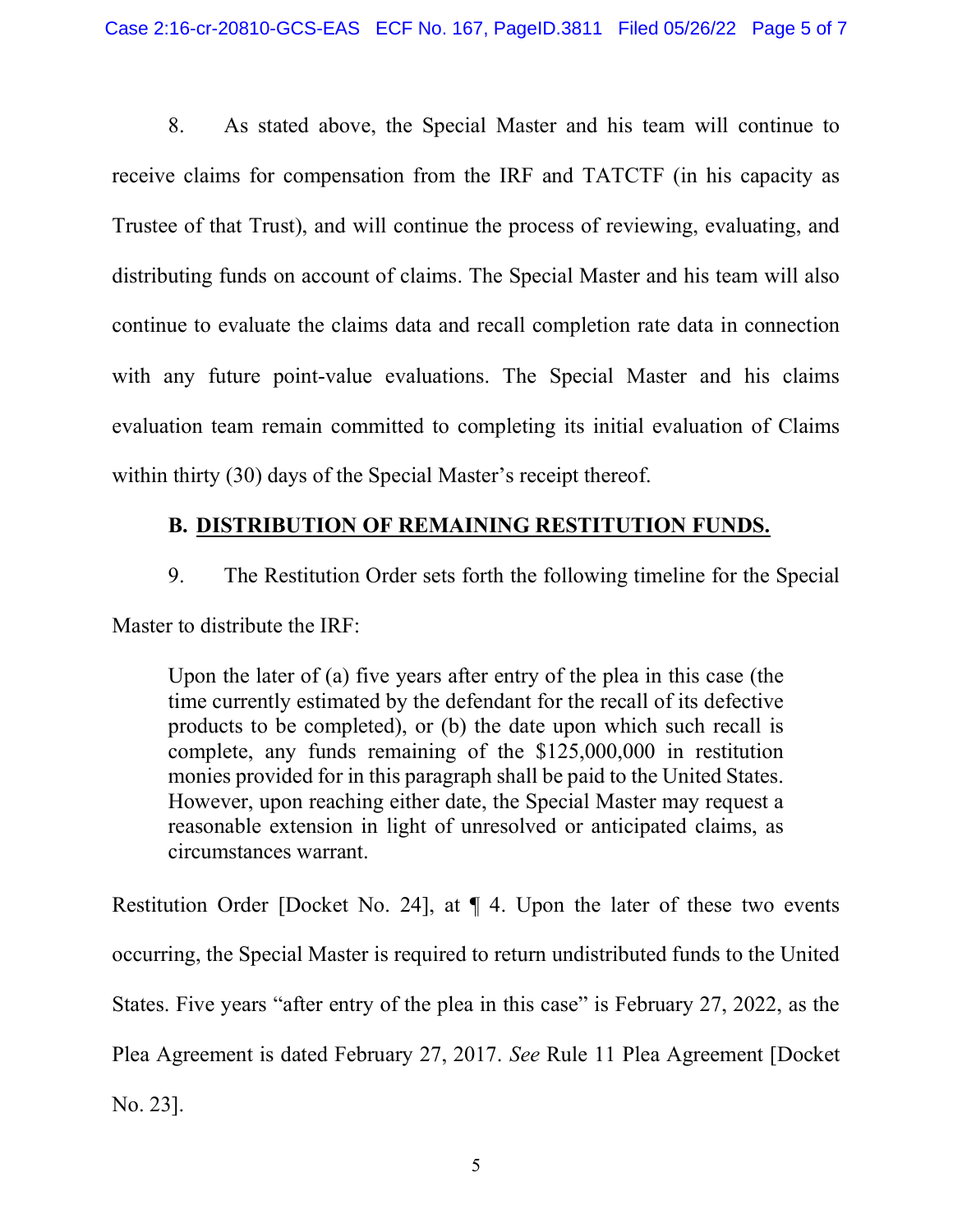10. Following multiple communications with executives from Reorganized Takata and numerous other OEM representatives, it is the Special Master's understanding that the Takata PSAN inflator recall is ongoing and will not be completed for several years. Thus, the turnover requirement in the Restitution Order was not triggered on February 27, 2022. In light of the continuing recalls, ruptures, and filing of claims, the Special Master requested that the Court grant a three-year extension of the IRF's term through February 27, 2025.

11. On February 28, 2022, the Court entered an order granting the Special Master's extension request. See Order Amending Restitution Order [Docket No. 161]. The Amended Restitution Order effectively grants a three-year extension to the initial potential turnover date of February 27, 2022. See id. at ¶ 4 ("Upon the later of (a) *eight years* after entry of the plea in this case (the time currently estimated by the defendant for the recall of its defective products to be completed), or (b) the date upon which such recall is complete, any funds remaining of the \$125,000,000 in restitution monies provided for in this paragraph shall be paid to the United States….") (emphasis added). The Special Master and his team will continue diligently working throughout the extended term to distribute additional funds from the IRF to eligible claimants.